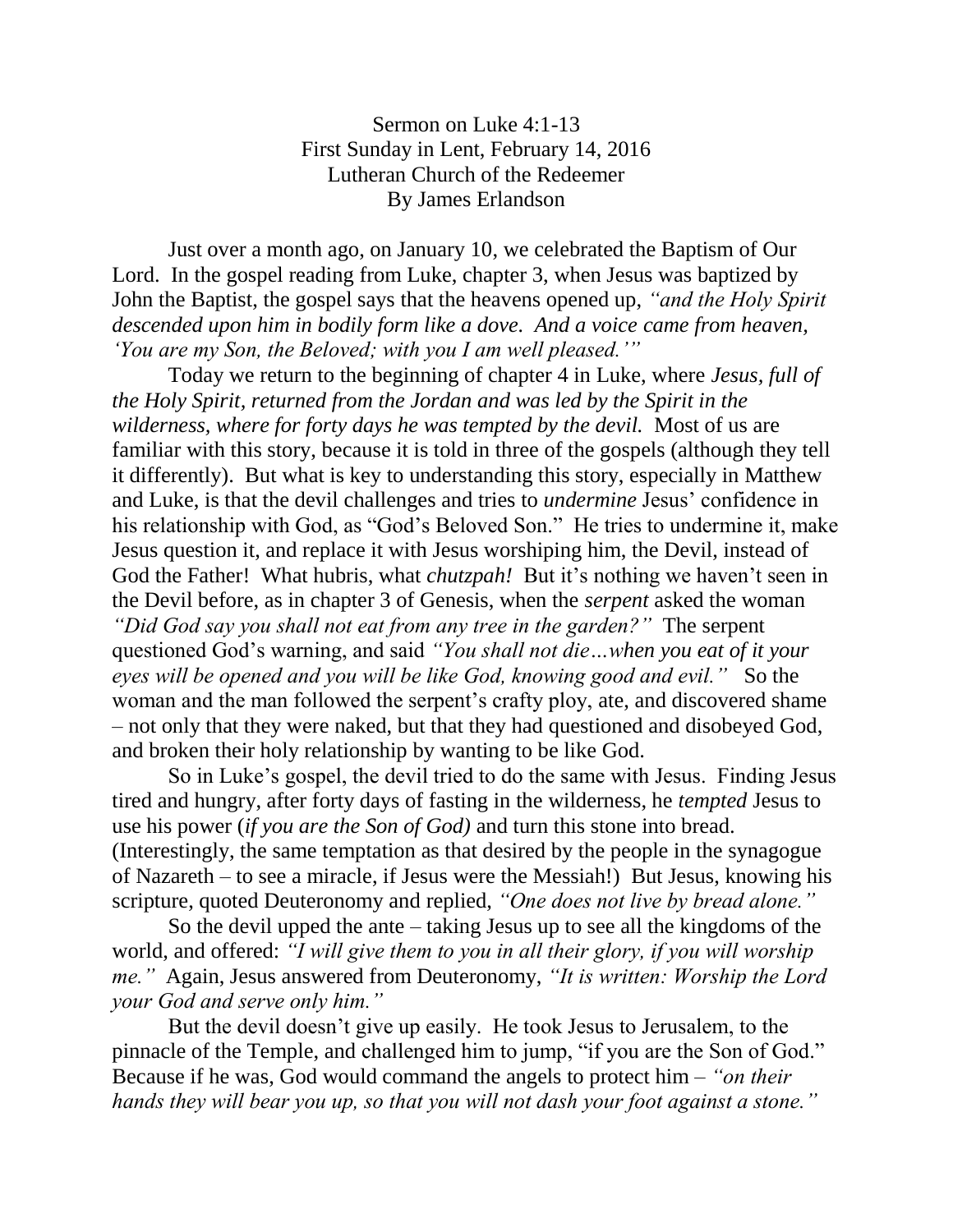A direct quote from Psalm 91, the same psalm we sang today in worship. So the devil knows scripture, too – he just twists it, and uses it towards different ends than Jesus! But Jesus knows his scripture better, and said, *"Do not put the Lord your God to the test.*" And so the devil left him, for a more opportune time. Jesus had passed the test, his identity, faith and relationship with God intact.

So what does the devil's temptation and challenge of Jesus have to do with us? Because the gospels are not only the stories about Jesus – they are also about us, and the human condition – we are always invited to see ourselves in them! We see how much you and I are challenged (tempted, perhaps?) about our *own identity as children of God* from the day that we were born – and from the moment we were baptized. I think that this is our connection, even though we seldom make it. We think it is about how we can sometimes be hungry, and tempted to demand that God provide us with food, or whatever our bodies need – health, safety, whatever. We also think it's about our own temptation to turn away from the Lord and worship other gods, or to take reckless risks in order to test God's ability to rescue us. We have heard sermons that make these connections, or we may read this story and make it ourselves. It's valid to do so, and we have done that before.

But what intrigues me today about this passage is how the devil challenged Jesus' identity and sought to undermine Jesus' relationship as the Son of God. Just like the devil – or society, or other people challenge the authority of God in this world, or challenge our own identity as God's children, and undermine our relationship with God. Like Adam and Eve, we don't do as well as Jesus did against such challenge.

When you and I were baptized, whether you were sprinkled, doused, or immersed in the water, you and I were *reborn* as children of God. As our baptismal rite says: *"In baptism our gracious heavenly Father frees us from sin and death by joining us to the death and resurrection of our Lord Jesus Christ. We are born children of a fallen humanity; by water and the Holy Spirit we are reborn children of God and made members of the church, the body of Christ. Living with Christ and in the communion of saints, we grow in faith, love, and obedience to the will of God." (ELW, p. 227)*

But we know this is not a "happily ever after" story – neither for Jesus, nor for us. Despite the fact that he withstood the devil's manipulations, Jesus faced a multitude of tests throughout his ministry. He was challenged by disciples who were slow to understand what he taught, and fought with one another over who was the greatest. He was opposed by religious authorities, scribes, Pharisees and high priests from the Temple, when he challenged them or pointed out their hypocrisy. In the end he was challenged by his arrest, trial, suffering and humiliating death on a cross – tempted at every turn to give up in frustration or fear – but through it all Jesus remained true to his identity as God's Son, and faithful to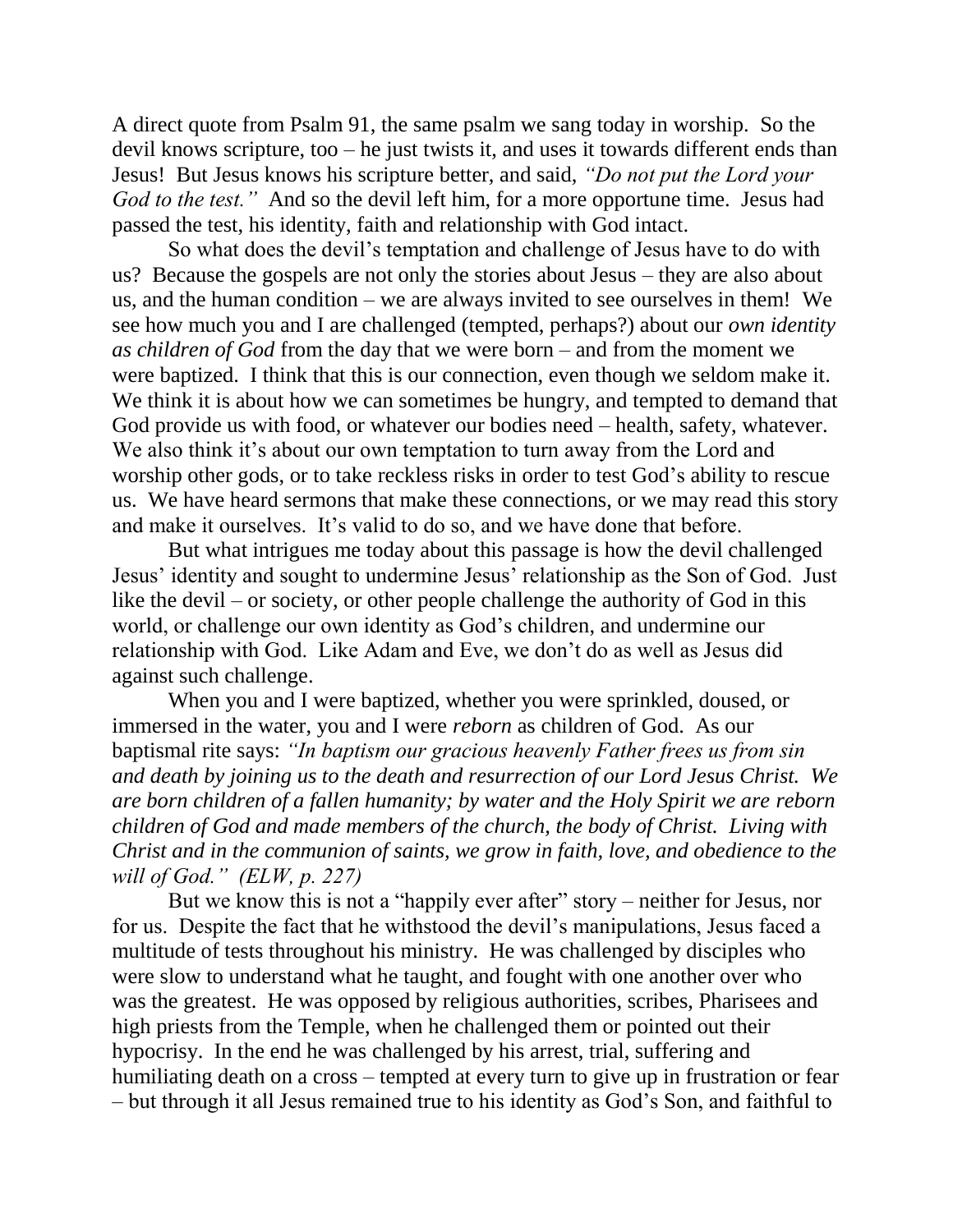his relationship with God and his own followers. In his controversial, acclaimed book written in1955, *The Last Temptation of Christ,* Nikos Kazantzakis portrayed how Jesus overcome his temptation to run from the cross, and live out his days in peace, raise a family and live to an old age, to the devil's delight. But he awoke from this like from a dream, to embrace his suffering and the cross, and willingly lay down his life to redeem humankind. This book and the film based on it were highly controversial, for raising the honest question: what if Jesus was *really tempted to step away from the cross – would there ever be true salvation for humankind – and was it sacrilegious even to ask the question?*

I think it was a brilliant book, and the question is an honest one of faith. Because it takes the humanity of Jesus seriously, and demands that we see Jesus' real struggle over the death he faced if he remained faithful to his purpose as the Son sent by God to overcome death and so save the world. Jesus' divinity could not be fulfilled in the resurrection until he fully embraced his humanity, which included the challenges to his teachings and his faith, and the fear of suffering and death, which are faced by every human being. To skip over the trials and temptations of Jesus isn't honest, and makes a mockery of who Jesus is and what he did. To make it too easy means that you and I can't relate. Who wants to follow a person who doesn't have to show great integrity, courage and faith in order to accomplish something so great as victory over death, for the life and salvation of the whole world? Do you and I think it so easy for Jesus? It has to be at least as hard – or worse – than our own challenges, trials, and temptations that you and I face every day!

Which leads us to that word: *temptation*. Too often the world makes *temptation* into a comedy – making light of how we are tempted by food, chocolate, misbehavior or sex. (Like the comedian Flip Wilson used to say, *"The devil made me do it!"* The shallow version of temptation is to be tempted to do something you like, but shouldn't do (because somebody – your parents, the Bible, or God – told you not to). So Christians focus on cigarettes, gambling or sex, and miss the real picture. But more often we are tempted *away* from something, like a relationship that is good for us, like with our spouse, friends or family, or with God, away from our identity as a spouse, parent, friend or child of God. The devil tried it with Jesus, failed, but has much better luck with us! If not the devil, it's the media ads – which tell us how inadequate our life is without their product or their candidate! We fall for that all the time!

For *temptation* is not just about offering us the pleasure of bad things. To be truly tempting, it really needs to offer us something else that we consider just as good (in a different way), in order to let go of something or someone that we value already. It's a temptation when *the choice isn't clear between good and evil!* If the choice were clear, usually only fools or psychopaths would choose the evil!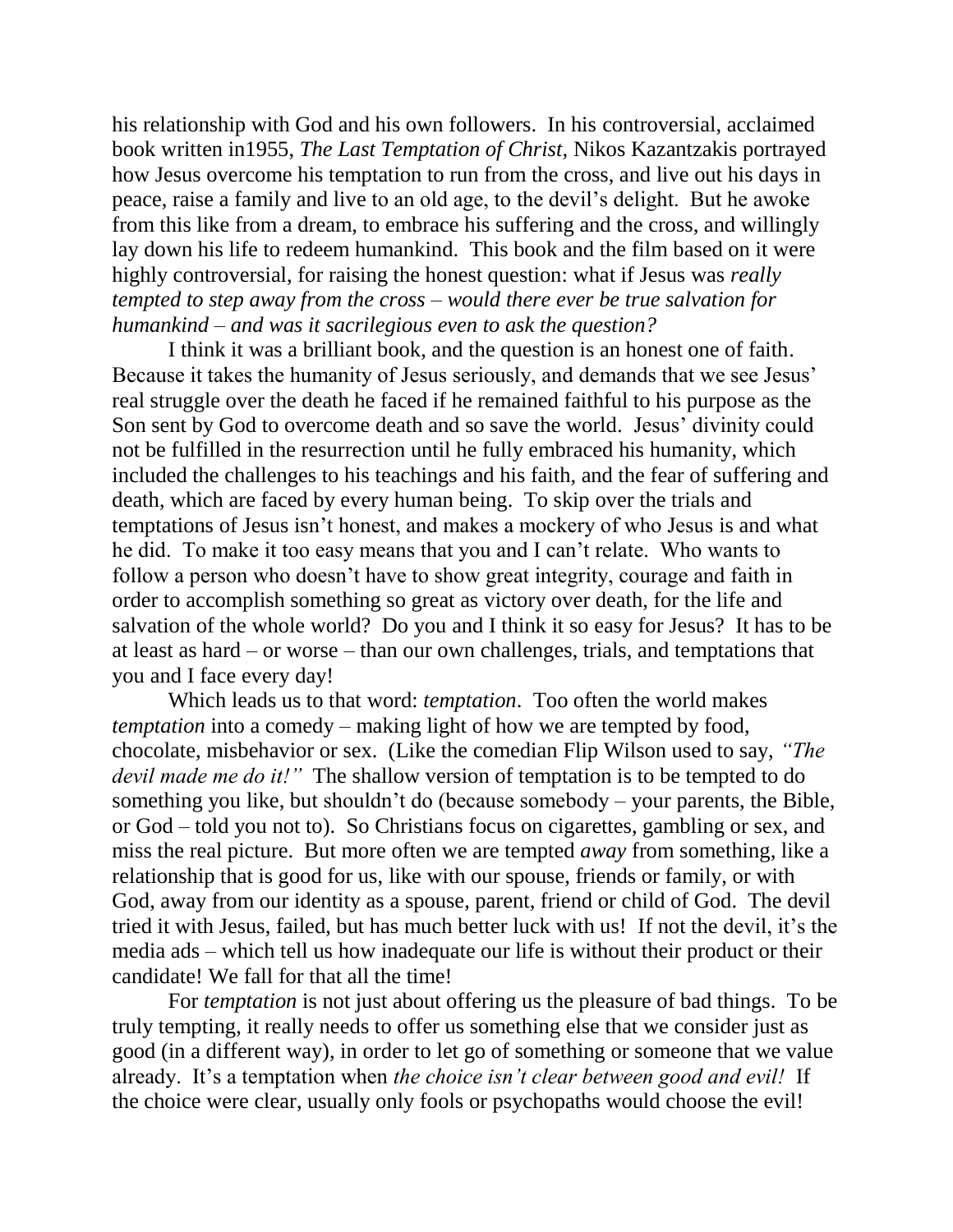Most good people of faith would likely choose the good – or have a good reason why not. A temptation is "successful" if the person tempted is able to rationalize and explain their behavior – for example, saying "my spouse doesn't love me, so I'll find love with someone else". Or, "I'm not addicted – I'll just have one." Or "I can stop anytime, because I'm in control." Then, *boom.* You fall. Perhaps the greatest temptation is for you and me to think that we can do this all ourselves, that we don't need God – that faith in God is irrelevant to how we approach life.

That was Adam and Eve's sin. And like Adam and Eve, we humans are not all that successful resisting temptation – we can hold out for awhile, but not forever. Isn't that why New Year's Resolutions (mostly about food or exercise) always fall flat about this time of year, in February? Like any honest addicted person knows, by ourselves *we are powerless against our addictions – we need a higher power!* Left to our own devices, we are destined to fail, because we are not Jesus. So we confess, *"We are captive to sin and cannot free ourselves. We have sinned against God in thought, word and deed, by what we have done and by what we have left undone…So we ask God to forgive us, renew us, and lead us, so that we may delight in God's will, and walk in God's ways, to the glory of His name."*

Unable to resist temptation or remain strong in our trials by ourselves, we must rely on the strength God gives us, through faith in Jesus Christ. As the Apostle Paul wrote in Romans, *"since all have sinned and fall short of the glory of God, they are now justified by God's grace as a gift, through the redemption that is in Christ Jesus, whom God put forward as a sacrifice of atonement by his blood, effective through faith."(Rom 3:22-25)* 

So we are sent by God on this journey of life, with the gift of our identity as children of God – symbolized by our baptism into Christ, who goes before us to lead us. We are called to follow Jesus, his compassionate words and his acts of love throughout our lives as we love God and neighbor. So we have begun on this first Sunday in Lent empowered by our identity as baptized children of God – embarking into the wilderness of this world with all of its challenges and temptations. So here is the assignment I am giving you: first, to remember that you are a child of God. Please say the words: *I am a child of God.* Remember your baptism every day by making a sign of the cross on your forehead, with water. Between now and next Sunday, please write down your baptism date somewhere that you can see it daily – and either email to me the date, or write the date down on a sheet of paper by the baptismal font here at church. We want to have everyone's baptismal date recorded before Easter! And on each Wednesday evening during Lent we will worship and reflect on what it means to affirm your baptism – beginning this week, when we pledge *To Live Among God's Faithful People.* For this is how we are strengthened to withstand temptation and grow in faith, hope, and love – through Christ Jesus our Lord. Amen.